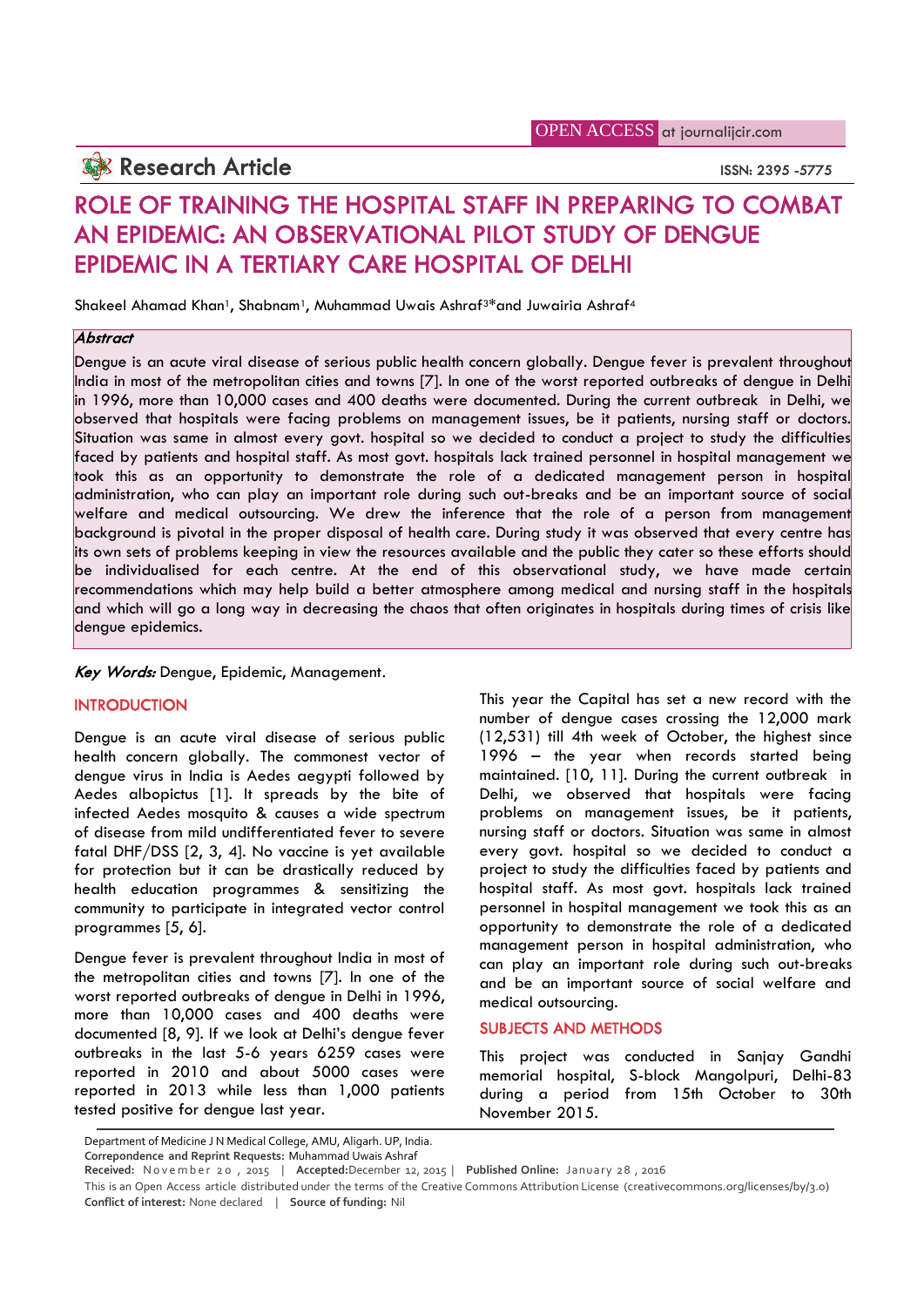#### *Shakeel Ahamad Khan et al*

| <b>Question</b>                                                            | <b>Response</b>                                                                |
|----------------------------------------------------------------------------|--------------------------------------------------------------------------------|
| Have you attended any workshop/seminar                                     | 66% Senior residents accepted that they                                        |
| regarding management                                                       | had attended seminars, but none of the Junior resident and                     |
| of dengue fever during this season?                                        | Nursing staff had attended any seminar during this year.                       |
|                                                                            | Among Seniors Residents 33% had attended 3                                     |
| How many workshops have you                                                | seminars, 33% 1 seminar and rest hadn't attended any                           |
| attended in last 3 years regarding management                              | seminar regarding dengue management. Among JRs only 25% told                   |
| of dengue fever?                                                           | that they had attended one seminar previously but none of                      |
|                                                                            | the nursing staff had attended any seminar in the past 3 years.                |
| From where do you get latest                                               | Among SRs almost all said they get it from internet                            |
| update about dengue fever management?                                      | with some updates from colleagues & seniors. 63% JRs said they use internet    |
|                                                                            |                                                                                |
|                                                                            | while 37% said they get information from seniors and colleagues.               |
|                                                                            | 50% SRs said they first attended patients selected by                          |
| How do you attend                                                          | JRs 50% said they attended patients                                            |
| a patient when he first presents to you?                                   | one by one with priority to old and sick patients.                             |
|                                                                            | Almost all JR and nursing staff said that they attend old & sick               |
|                                                                            | patient first then other patients one by one.                                  |
|                                                                            | All SRs said they find sick patients among unattended ones                     |
| In case of a large crowd which is very common in this                      | with help of JRs and by regularly visiting the emergency                       |
|                                                                            | room. 53% JRs said that they find sick patients                                |
| season how do you find sick patient                                        | among unattended patients by regularly visiting                                |
| among waiting unattended patients?                                         | among patients while 43% said they attend on patient/patient's                 |
|                                                                            | attendant request.                                                             |
| How frequently do you/your<br>team revisit to assess the patient admitted? | Among SRs about 66% said that they revisited only when patients complained     |
|                                                                            | about any problem otherwise it depended on the                                 |
|                                                                            | availability of time left from attending new patients.                         |
|                                                                            | Almost all JRs said they revisited when patient                                |
|                                                                            | complained about any problem otherwise it depends                              |
|                                                                            | on patients' number and doctors' availability in that period.                  |
|                                                                            | All said that mostly guards help in managing crowd with health volunteers'     |
|                                                                            | support on few occasions. 82% JRs and all nursing staff said that they managed |
| How do you manage crowd at workplace?                                      |                                                                                |
|                                                                            | crowd with help of guards and 18% said on few                                  |
|                                                                            | occasion heath volunteers also helped in managing crowd with guards            |
|                                                                            | According to 84% SRs almost all patient was aware about the                    |
| According to you how many patients                                         | disease. 55% JRs said most patients were aware                                 |
| were aware about the disease?                                              | about the disease but 45% JRs                                                  |
|                                                                            | said they were not aware about the disease properly.                           |
|                                                                            | According to all SRs & JRs very few patients or their                          |
| According to you how many patients were                                    | attendants were aware about the danger signs of dengue                         |
| aware about the Danger signs of the disease?                               | fever. Interestingly many among the nursing staff were                         |
|                                                                            | unaware about the danger signs of dengue fever.                                |
| How do you find role of media?                                             | About 66% SRs & 50% JRs said media increased                                   |
|                                                                            | awareness but also created panic by ill presentation of                        |
|                                                                            | situation. 33% SRs & 36% JRs said media was supportive                         |
|                                                                            | in increasing awareness while 12% JRs said it created                          |
|                                                                            | panic among people.                                                            |
|                                                                            | 70% SRs said there was no support; 30% SRs said                                |
| How do you find the role                                                   | there was little support on some occasions but that too in                     |
| of private NGO/ Groups in managing this epidemic?                          | unorganised way.                                                               |
| Did hospital management sought                                             |                                                                                |
| suggestions from you regarding difficulties faced in treating patients     | All SRs, JRs & Nursing staff said that suggestions                             |
| on regular basis?                                                          | were sought from them.                                                         |
| Do you provide any                                                         | Almost all SRs, 60% JRs & few nursing staff                                    |
| suggestion with your own initiative?                                       | said that they provided few suggestions with their own initiative.             |
| Do you know about nodal                                                    | All SRs were aware about the Nodal officer but no                              |
| officer for dengue in your hospital?                                       | JR & nursing staff were aware about the Nodal officer.                         |
| Is quality of your work                                                    |                                                                                |
| affected by large no of patients?                                          | About 84% SRs, all JRs & Nursing staff said that their                         |
|                                                                            | work was affected by large no. of patients.                                    |
| Is there any role for Health                                               | Almost all said that health volunteers can play a                              |
| Volunteers, if yes what kind of support they can provide?                  | very significant role during such situations.                                  |

For collecting data following people were interacted with:

Doctors including Junior & Senior Residents, Casualty Medical Officers & Specialist from Department of medicine.

Nursing Staff working in casualty and wards Pharmacist Patients in dengue ward & casualty

Primary data was obtained using two tools of research namely the Questionnaire and the structured interviews.

On the basis of exploratory research and theoretical perspective gained, a Questionnaire was developed. It was thereafter administered through personal contact & visits to SGMH. An evenly balanced sample was selected at random for Responses. Details of the sample are as under.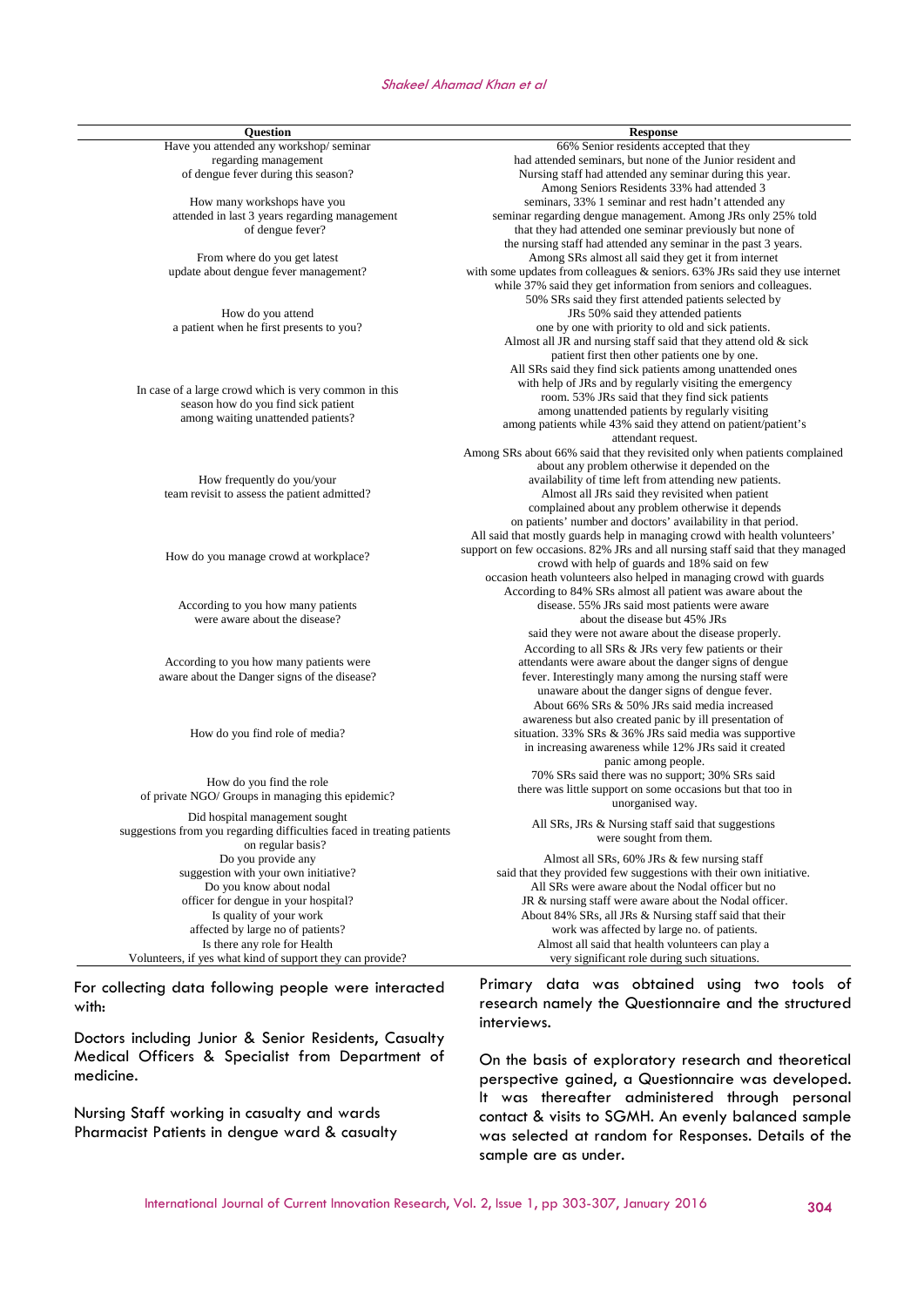#### *Questionnaire*

| SampleSize                | 52 (respondents) |
|---------------------------|------------------|
| <b>Sample Composition</b> |                  |
| JuniorResident            | 16               |
| SeniorResident            |                  |
| <b>NursingStaff</b>       | 5                |
| Patient                   | 24               |

A separate set of short Questionnaire was developed for conducting structured interviews.

#### *Structured Interviews*

| Samplesize<br><b>Sample Composition</b> |   |
|-----------------------------------------|---|
| Nodalofficer                            |   |
| Specialist                              | 3 |
| <b>MedicalOfficer</b>                   | 5 |
|                                         |   |

#### *Aggregated Response Of Patients*

When patients were enquired about knowledge of dengue fever most were aware about this. Source of information was Television in about 50%, Radio/FM in 25%, newspaper in 16% and other sources like hoardings and screen displays around hospitals/ public places. When enquired about the disease, about 70% said that it is a serious disease while 30% said that it became serious when treatment was not taken within time, but most patients were not aware about the danger signs of the disease.

Patients were also enquired about the services of doctors, nursing staff and other services like food, cleanliness about which they were satisfied. Only complaint from admitted patients was about the availability of beds as most patients have to share their bed. They also told that no information like danger signs & preventive measures related to dengue are provided to them.

#### *Aggregated Response Of Interviews*

#### When JRs where asked about difficulties

they faced, most of them told about large crowd & comparatively limited manpower, feeling of insecurity due to lack of proper security to manage crowd. They suggested for better triage by increasing manpower to avoid mishap, separate arrangement from main casualty for fever patients, increasing awareness among public about disease and also about how hospital is functioning so that few of them could help as health volunteer.

When SRs were asked they were of same opinion & suggested for better security, better triage system. They also suggested for training guards regarding giving information to patients like which doctor will attend them, where to go for investigations & drugs and regarding utilities also as even for queries other than medical illness they prefer doctors to ask about, interrupting them frequently.

According to casualty medical officers & specialists they were regularly discussing all issues with staff and management and many steps were being taken like pooling of staff from other departments but everyday increasing number of patients was posing difficulties in management. When asked about role of social networking groups (whatsapp etc) involving all concerned persons for better co-ordination they said it is very helpful. About health volunteer they opined that they may be useful in non-specialised work like shifting of patients, for providing information about hospital functioning, managing crowd & in educating public about disease and its danger signs.

#### *Observations And Results*

#### *Data From Questionnaire*

Staff from Pharmacy department said that they also suffered due to huge crowd as it was very difficult to dispense medicines with properly explaining about them and suggested that health volunteer may help them also.

Person from medical record section suggested that daily data record analysis may show the trend of patient's inflow and may help in early application of various measures to deal with increased number of patients.

#### **DISCUSSION**

Having reviewed the literature and after conducting Questionnaire based interactions, we reached the inference that certain social and management factors which are apart from the medical aspects, may as well be important in proper reprisal of an epidemic. We have drafted the following recommendations in the light of our pilot study, which may go a long way in managing epidemics in tertiary care hospitals

 Organising seminars & workshops for every section of staff dealing with patients including nursing staff and nursing orderlies along with doctors. Conducting seminars for paramedics is as important as for doctors. We also found a significant need to educate the auxiliary staff including the security guards about diseases in epidemic. This will be an important step in reducing the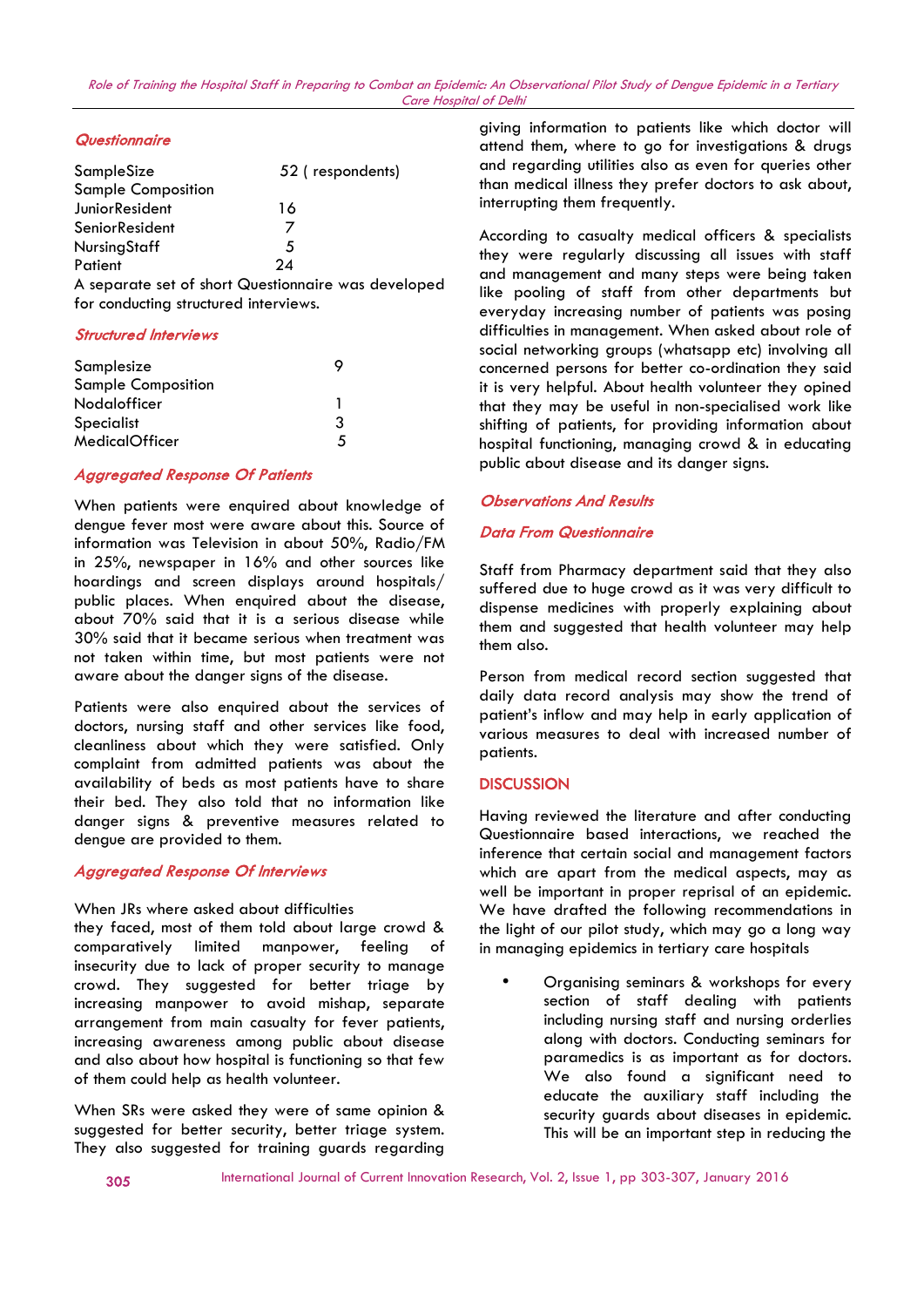episodes of violence that erupt during times of epidemics.

- These seminars should include topic related to Non-medical issues like crowd management along with medical education about dengue.
- Hospital should provide educational material & solutions related to daily issues to every staff through email/ social groups We as most of staff is using internet services.
- Educating paramedical staff, patients & their attendants about Danger signs of disease.
- Training of guards placed at crowded places like casualty & OPDs regarding handling crowd efficiently to avoid ruckus.
- Educating preventive measures also to the patients & their attendants during hospital stay in which health volunteer may be helpful.
- Involvement of Medical record department in management team to understand the trend of patient inflow and timely application of measures to ensure quality delivery of services.
- Devoted staff for better triage & monitoring of already admitted patient in casualty.
- Effective pooling of doctors & staff from other departments in a planned way.
- Involving Social organisations to provide health volunteers and deploying them in planned way. These volunteer may help in various acts that does not requires professional expertise and can support lacking manpower during these outbreaks.
- Social networking group involving every layer of management from Nodal officer to nursing orderlies for faster communication and co-ordination.
- 24-hour 'May I help You service'.
- Planning for next season immediately after the end of season keeping in mind the mistakes & requirement faced during current season rather than planning after outbreak starts.
- Making a channel for getting patients feedback about hospital services and displaying good experiences of patients on hospital displays to increase trust among new patient about hospital services which will lead to fewer confrontations between staff & patient attendants.

 Separate casualty/emergency room for fever patients along with separate fever clinic to avoid congestion

#### **CONCLUSION**

We conducted a pilot study to estimate the need of management skills in government hospitals for better management and disposal of health related issues. employed various questionnaire based techniques to decipher the same. We focussed on the on-going outbreak of dengue and streamlined our efforts to reach a conclusion in the perspective of the same epidemic. We drew the inference that the role of a person from management background is pivotal in the proper disposal of health care. During study it was observed that every centre has its own sets of problems keeping in view the resources available and the public they cater so these efforts should be individualised for each centre. At the end of this observational study, we have made certain recommendations which may help build a better atmosphere among medical and nursing staff in the hospitals and which will go a long way in decreasing the chaos that often originates in hospitals during times of crisis like dengue epidemics.

#### **References**

- 1. Fulmali PV, Walimbe A, Mahadev PV. Spread, establishment & prevalence of dengue vector Aedes aegypti (L.) in Konkan region, Maharashtra, India. Indian J Med Res 2008; 127 : 589- 601.
- 2. http://nvbdcp.gov.in/dengue1.html
- 3. Lum LC, Goh AY, Chan PW, El-Amin AL, Lam SK. Risk factors for hemorrhage in severe dengue infections. J Pediatr. 2002;140:629- 31.
- 4. Lye DC, Chan M, Lee VJ, Leo YS. Do young adults with uncomplicated dengue fever need hospitalization? A retrospective analysis of clinical and laboratory features. Singapore Med J. 2008;49:476-9.
- 5. Guy B, Barrere B, Malinowski C, Saville M, Teyssou R, Lang J. From research to phase III: preclinical, industrial and clinical development of the Sanofi Pasteur tetravalent dengue vaccine. Vaccine 2011; 29 : 7229-41.
- 6. Rajkumar S, Jebanesan A. Prevention of dengue fever through plant based mosquito repellent Clausena dentata (Willd.) M. Roem (Family: Rutaceae) essential oil against Aedes aegypti l. (Diptera: Culicidae) mosquito. Eur Rev Med Pharmacol Sci 2010; 14 : 231-4.
- 7. http://nvbdcp.gov.in/dengue5.html